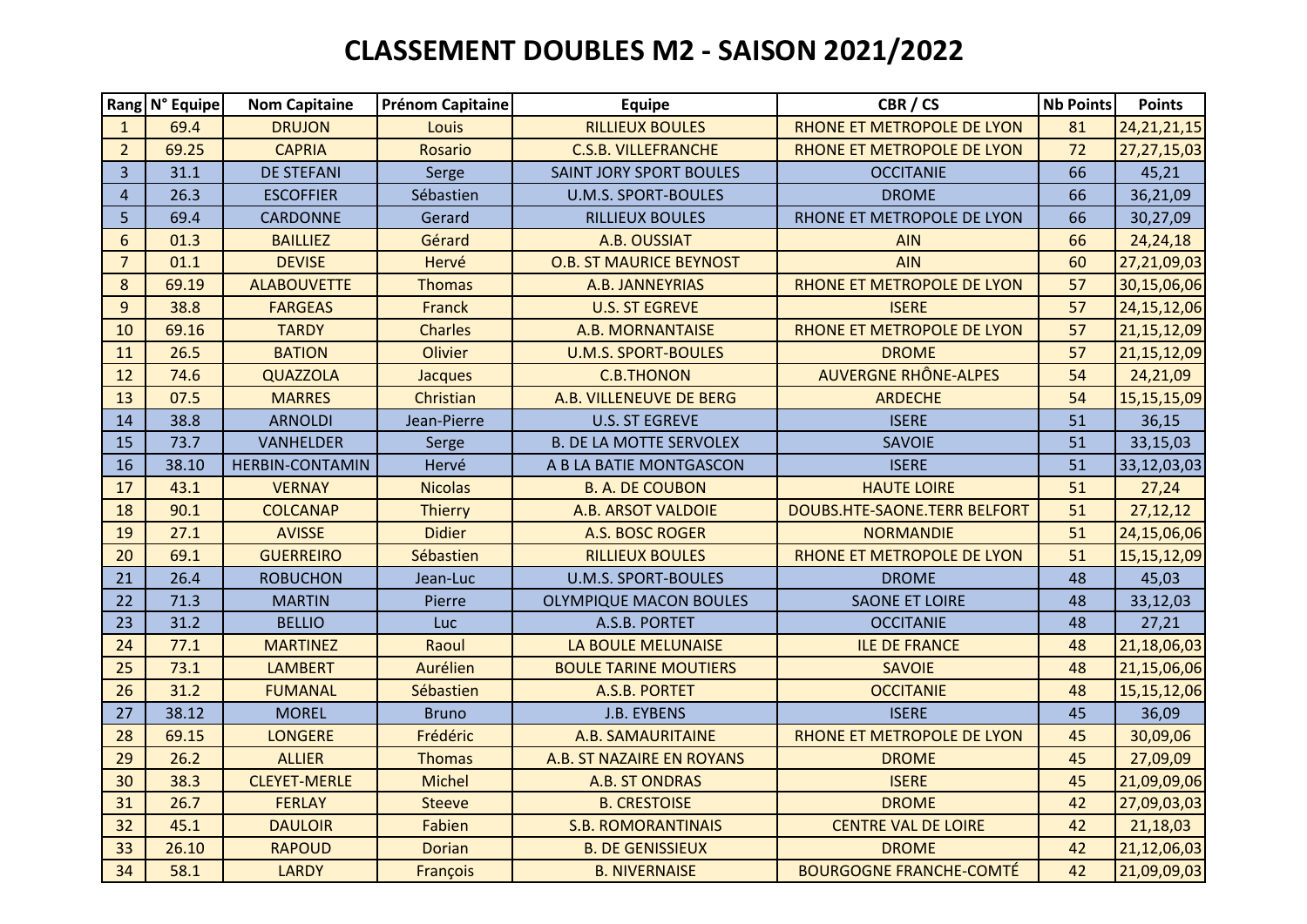| 35 | 15.1  | <b>HAMMON</b>     | Anthony        | A.B. RIOMOISE                         | CANTAL.LOZERE                  | 42 | 15,15,09,03 |
|----|-------|-------------------|----------------|---------------------------------------|--------------------------------|----|-------------|
| 36 | 26.10 | <b>MARTINEZ</b>   | Rémi           | <b>B. DE GENISSIEUX</b>               | <b>DROME</b>                   | 39 | 39          |
| 37 | 06.3  | <b>MAUGIRON</b>   | Frédéric       | O.G.C. NICE                           | PROVENCE ALPES CÔTE D'AZUR     | 39 | 21,18       |
| 38 | 21.1  | <b>AURENCHE</b>   | Jean-Guy       | <b>E.B.S CHENOVE</b>                  | <b>BOURGOGNE FRANCHE-COMTÉ</b> | 39 | 18,09,09,03 |
| 39 | 69.13 | <b>FOURNIER</b>   | Christian      | A.B. SALVAGNY                         | RHONE ET METROPOLE DE LYON     | 39 | 15,09,09,06 |
| 40 | 38.16 | <b>BONNET</b>     | Alain          | <b>B POPULAIRE ST ANDRE LE GAZ</b>    | <b>ISERE</b>                   | 36 | 36          |
| 41 | 27.1  | <b>BROCHIER</b>   | Gérard         | A.S. BOSC ROGER                       | <b>NORMANDIE</b>               | 36 | 33,03       |
| 42 | 42.3  | <b>AGILLIANON</b> | Philippe       | <b>C.S.B. DE LA TALAUDIERE</b>        | <b>LOIRE</b>                   | 36 | 27,03,03,03 |
| 43 | 84.1  | <b>TERRISSE</b>   | Alex           | <b>U.B. VALREASSIENNE</b>             | PROVENCE ALPES CÔTE D'AZUR     | 36 | 21,09,06    |
| 44 | 38.17 | <b>GIRARDON</b>   | <b>Patrick</b> | <b>B D'ACIER ST VICTOR DE CESSIEU</b> | <b>ISERE</b>                   | 36 | 18,15,03    |
| 45 | 07.4  | <b>DUPORT</b>     | Yves           | <b>BOURG ST ANDEOL</b>                | <b>ARDECHE</b>                 | 36 | 18,15,03    |
| 46 | 38.6  | <b>RIVAUX</b>     | Stéphane       | <b>F.B.VEYRINS THUELLIN</b>           | <b>ISERE</b>                   | 36 | 15,15,03,03 |
| 47 | 12.1  | RAMBAUT           | Thierry        | <b>E.B.OUEST AVEYRON</b>              | <b>OCCITANIE</b>               | 36 | 15,12,09    |
| 48 | 77.1  | <b>TREBUCHET</b>  | Philippe       | LA BOULE MELUNAISE                    | <b>ILE DE FRANCE</b>           | 36 | 15,09,06,06 |
| 49 | 42.2  | <b>GRANGER</b>    | <b>Bernard</b> | <b>BOULE AMICALE VIOLAY</b>           | <b>LOIRE</b>                   | 33 | 33          |
| 50 | 69.24 | <b>VULPAS</b>     | Serge          | <b>C.S.B. VILLEFRANCHE</b>            | RHONE ET METROPOLE DE LYON     | 33 | 33          |
| 51 | 63.1  | <b>AUDIN</b>      | Dominique      | <b>B.A. DES MARTRES DE VEYRE</b>      | <b>AUVERGNE RHÔNE-ALPES</b>    | 33 | 21,12       |
| 52 | 84.1  | <b>VICH</b>       | Raymond        | <b>U.B. VALREASSIENNE</b>             | PROVENCE ALPES CÔTE D'AZUR     | 33 | 21,09,03    |
| 53 | 38.6  | <b>LUTTRIN</b>    | Hervé          | <b>F.B.VEYRINS THUELLIN</b>           | <b>ISERE</b>                   | 33 | 21,09,03    |
| 54 | 73.1  | <b>DUBOST</b>     | Frederic       | <b>BOULE TARINE MOUTIERS</b>          | <b>SAVOIE</b>                  | 33 | 18,09,03,03 |
| 55 | 69.19 | <b>LANGLOIS</b>   | Christophe     | A.B. JANNEYRIAS                       | RHONE ET METROPOLE DE LYON     | 33 | 15,12,03,03 |
| 56 | 07.2  | <b>BROUSSET</b>   | Serge          | A.B. VILLENEUVE DE BERG               | ARDECHE                        | 33 | 12,12,06,03 |
| 57 | 33.1  | <b>MARNAT</b>     | Franck         | <b>SPORT BOULES PINEUILH</b>          | <b>NOUVELLE AQUITAINE</b>      | 30 | 30          |
| 58 | 26.2  | <b>MUSSEL</b>     | Philippe       | A.B. ST NAZAIRE EN ROYANS             | <b>DROME</b>                   | 30 | 30          |
| 59 | 03.1  | VALCOURT          | Jean-Claude    | <b>B. VICHYSSOISE</b>                 | AUVERGNE RHÔNE-ALPES           | 30 | 21,06,03    |
| 60 | 26.9  | <b>AVIGNON</b>    | Jordan         | A.B. LORIOL                           | <b>DROME</b>                   | 30 | 21,06,03    |
| 61 | 69.5  | <b>BUISSON</b>    | Norbert        | LYON SPORT METROPOLE                  | RHONE ET METROPOLE DE LYON     | 30 | 15,09,06    |
| 62 | 01.4  | SOULARD           | Jean-Marc      | A.B. ST MARTIN DU FRESNE              | AIN                            | 30 | 15,09,06    |
| 63 | 74.4  | <b>BENEDETTO</b>  | Vincent        | <b>U.B. ANNECIENNE</b>                | <b>AUVERGNE RHÔNE-ALPES</b>    | 30 | 12,09,09    |
| 64 | 42.6  | <b>GOBIN</b>      | Cédric         | <b>GAZ ELEC BOULES</b>                | LOIRE                          | 30 | 12,09,06,03 |
| 65 | 74.5  | <b>DELOCHE</b>    | Laurent        | E.B. DE VIEUGY                        | AUVERGNE RHÔNE-ALPES           | 30 | 12,09,06,03 |
| 66 | 71.3  | <b>CHANEL</b>     | Hubert         | <b>OLYMPIQUE MACON BOULES</b>         | SAONE ET LOIRE                 | 30 | 09,09,06,06 |
| 67 | 60.1  | <b>URLACHER</b>   | Patrick        | E.B.MARGNY                            | <b>HAUTS DE FRANCE</b>         | 27 | 27          |
| 68 | 18.1  | <b>ROTINAT</b>    | André          | A.B. CASTELMEILLANTAISE               | <b>CENTRE VAL DE LOIRE</b>     | 27 | 24,03       |
| 69 | 38.12 | <b>GALLAND</b>    | Mathis         | J.B. EYBENS                           | <b>ISERE</b>                   | 27 | 24,03       |
| 70 | 38.20 | <b>RIGOLLIER</b>  | Nicolas        | <b>B.S. OPTEVOZ</b>                   | <b>ISERE</b>                   | 27 | 21,03,03    |
| 71 | 73.4  | CARRIER           | Philippe       | <b>B. AIX LES BAINS</b>               | SAVOIE                         | 27 | 18,06,03    |
| 72 | 69.15 | ULL               | Jean-Jacques   | A.B. SAMAURITAINE                     | RHONE ET METROPOLE DE LYON     | 27 | 15,09,03    |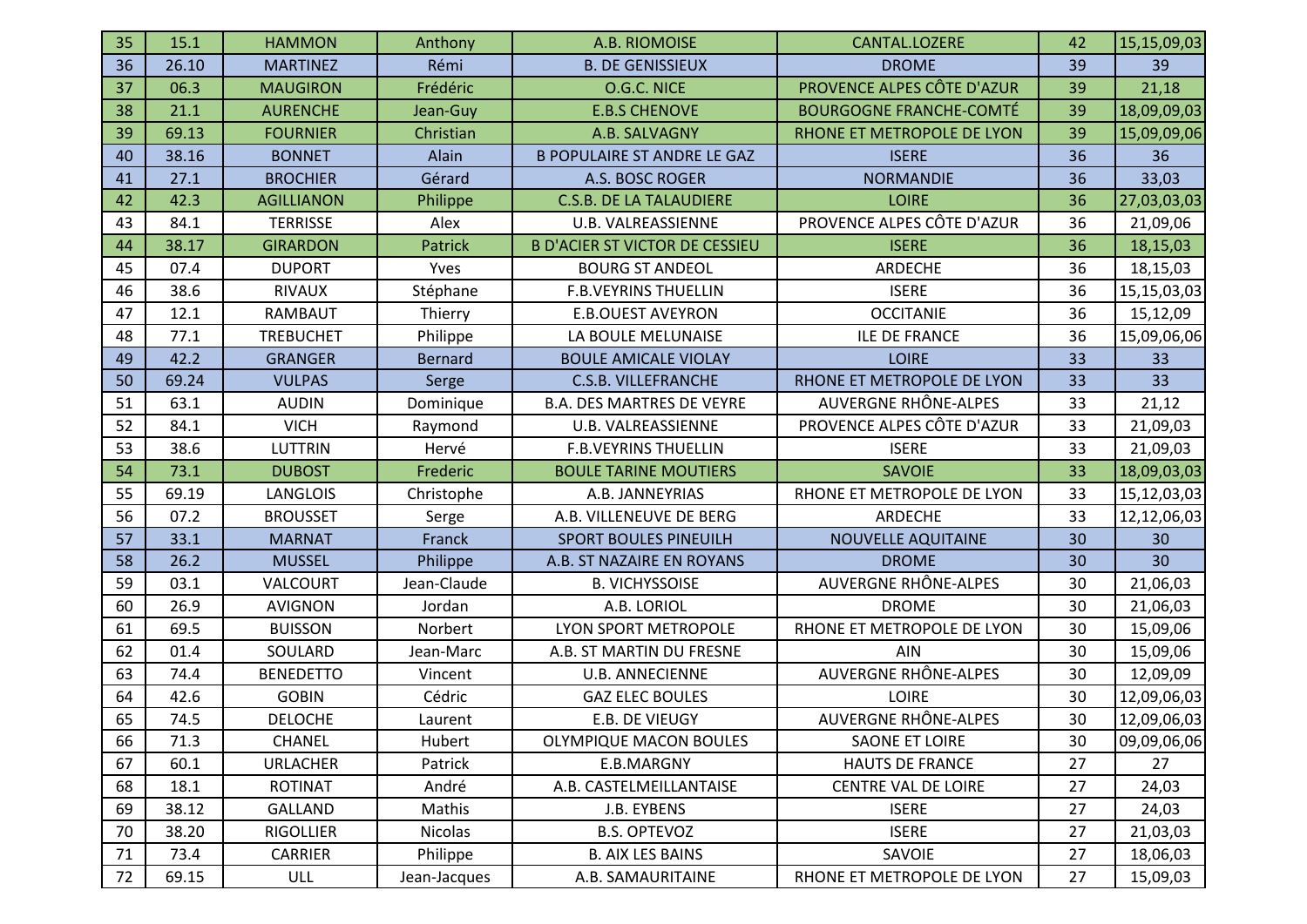| 73  | 73.3  | <b>PERNET</b>     | Jérôme         | <b>B. AIX LES BAINS</b>              | SAVOIE                         | 27 | 15,09,03    |
|-----|-------|-------------------|----------------|--------------------------------------|--------------------------------|----|-------------|
| 74  | 71.4  | COLOMBO           | Mickaël        | <b>OLYMPIQUE MACON BOULES</b>        | <b>SAONE ET LOIRE</b>          | 27 | 15,06,03,03 |
| 75  | 26.6  | <b>GOURDOL</b>    | Jean-Claude    | A.S.B. ROMANS                        | <b>DROME</b>                   | 27 | 12,09,03,03 |
| 76  | 42.2  | <b>PICOLET</b>    | Gilles         | <b>BOULE AMICALE VIOLAY</b>          | <b>LOIRE</b>                   | 27 | 12,06,06,03 |
| 77  | 69.5  | <b>RUILLAT</b>    | Jean-Pierre    | <b>LYON SPORT METROPOLE</b>          | RHONE ET METROPOLE DE LYON     | 24 | 18,06       |
| 78  | 26.3  | <b>AUDIGIER</b>   | Jean-Marc      | <b>U.M.S. SPORT-BOULES</b>           | <b>DROME</b>                   | 24 | 18,03,03    |
| 79  | 03.3  | <b>PATINOTTE</b>  | <b>Brice</b>   | <b>B. CUSSETOISE</b>                 | AUVERGNE RHÔNE-ALPES           | 24 | 15,09       |
| 80  | 63.1  | <b>JUILLARD</b>   | Dominique      | <b>B.A. DES MARTRES DE VEYRE</b>     | AUVERGNE RHÔNE-ALPES           | 24 | 12,09,03    |
| 81  | 63.2  | <b>BEAUREGARD</b> | Jean-Pierre    | <b>B. DU STADE CLERMONTOIS</b>       | AUVERGNE RHÔNE-ALPES           | 24 | 12,09,03    |
| 82  | 21.1  | <b>BLANC</b>      | Denis          | <b>E.B.S CHENOVE</b>                 | <b>BOURGOGNE FRANCHE-COMTÉ</b> | 24 | 12,06,06    |
| 83  | 07.2  | <b>BROUSSET</b>   | Lilian         | A.B. VILLENEUVE DE BERG              | ARDECHE                        | 24 | 12,06,03,03 |
| 84  | 26.6  | <b>COINDRE</b>    | Jean-Marc      | A.S.B. ROMANS                        | <b>DROME</b>                   | 24 | 09,09,06    |
| 85  | 07.6  | <b>VIVENZIO</b>   | Mario          | A.B. JOYEUSE                         | <b>ARDECHE</b>                 | 24 | 09,09,06    |
| 86  | 07.5  | <b>MAURIN</b>     | Pierre         | A.B. VILLENEUVE DE BERG              | ARDECHE                        | 24 | 09,09,03,03 |
| 87  | 69.25 | <b>CAPRIA</b>     | Carmelo        | <b>C.S.B. VILLEFRANCHE</b>           | RHONE ET METROPOLE DE LYON     | 21 | 21          |
| 88  | 38.7  | <b>MOYROUD</b>    | Gaetan         | A.B. COTOISE                         | <b>ISERE</b>                   | 21 | 18,03       |
| 89  | 42.4  | <b>BASSAL</b>     | Stéphane       | A.B. DE CUZIEU                       | <b>LOIRE</b>                   | 21 | 12,06,03    |
| 90  | 38.3  | <b>TABARINI</b>   | Gérard         | A.B. ST ONDRAS                       | <b>ISERE</b>                   | 21 | 12,06,03    |
| 91  | 90.1  | <b>VOTEY</b>      | Alain          | A.B. ARSOT VALDOIE                   | DOUBS.HTE-SAONE.TERR BELFORT   | 21 | 12,06,03    |
| 92  | 73.4  | <b>BAILLY</b>     | Régis          | <b>B. AIX LES BAINS</b>              | SAVOIE                         | 21 | 12,06,03    |
| 93  | 15.1  | <b>FLORET</b>     | Sébastien      | A.B. RIOMOISE                        | CANTAL.LOZERE                  | 21 | 09,06,06    |
| 94  | 42.3  | <b>MARCHAND</b>   | Frédéric       | <b>C.S.B. DE LA TALAUDIERE</b>       | <b>LOIRE</b>                   | 21 | 09,06,06    |
| 95  | 38.15 | <b>BURNICHON</b>  | Franck         | <b>C.B. FONTAINOIS</b>               | <b>ISERE</b>                   | 21 | 09,06,06    |
| 96  | 07.4  | <b>GAZAIX</b>     | Maurice        | <b>BOURG ST ANDEOL</b>               | <b>ARDECHE</b>                 | 18 | 15,03       |
| 97  | 69.1  | <b>PICOLET</b>    | Jacques        | RILLIEUX BOULES                      | RHONE ET METROPOLE DE LYON     | 18 | 15,03       |
| 98  | 69.9  | CHARMEIL          | Cyril          | <b>E.S.B. MONTS DU LYONNAIS</b>      | RHONE ET METROPOLE DE LYON     | 18 | 12,03,03    |
| 99  | 38.9  | <b>REVOL</b>      | Marc           | E.S.B. DU VOIRONNAIS                 | <b>ISERE</b>                   | 18 | 12,03,03    |
| 100 | 74.2  | MAGNAUX           | Christophe     | A.S.PAS DE L ECHELLE                 | AUVERGNE RHÔNE-ALPES           | 18 | 12,03,03    |
| 101 | 63.3  | <b>BRUNEL</b>     | Stéphane       | <b>CLUB SPORT BOULES DES VOLCANS</b> | AUVERGNE RHÔNE-ALPES           | 18 | 9,09        |
| 102 | 03.2  | <b>JEANDOT</b>    | Michel         | <b>B.S. MOULINOISES</b>              | AUVERGNE RHÔNE-ALPES           | 18 | 09,03,03,03 |
| 103 | 74.7  | <b>NOMBRET</b>    | Jean-Michel    | M.C. ST JEOIRE EN FAUCIGNY           | AUVERGNE RHÔNE-ALPES           | 18 | 06,06,03,03 |
| 104 | 13.1  | LAUGIER           | Roland         | <b>MARTIGUES S.B.</b>                | PROVENCE ALPES CÔTE D'AZUR     | 15 | 15          |
| 105 | 38.10 | <b>POULET</b>     | <b>Nicolas</b> | A B LA BATIE MONTGASCON              | <b>ISERE</b>                   | 15 | 15          |
| 106 | 26.8  | <b>MINODIER</b>   | Ghislain       | A.B. VALENTINOISE                    | <b>DROME</b>                   | 15 | 15          |
| 107 | 42.6  | <b>FRAGNE</b>     | Fabrice        | <b>GAZ ELEC BOULES</b>               | <b>LOIRE</b>                   | 15 | 15          |
| 108 | 57.2  | <b>BARBOSA</b>    | Victor         | <b>B. DE CLOUANGE</b>                | <b>GRAND EST</b>               | 15 | 15          |
| 109 |       | <b>DUMOND</b>     | David          | E.S.B. BASSIN DE THAU                | <b>OCCITANIE</b>               | 15 | 12,03       |
|     | 34.2  |                   |                |                                      |                                |    |             |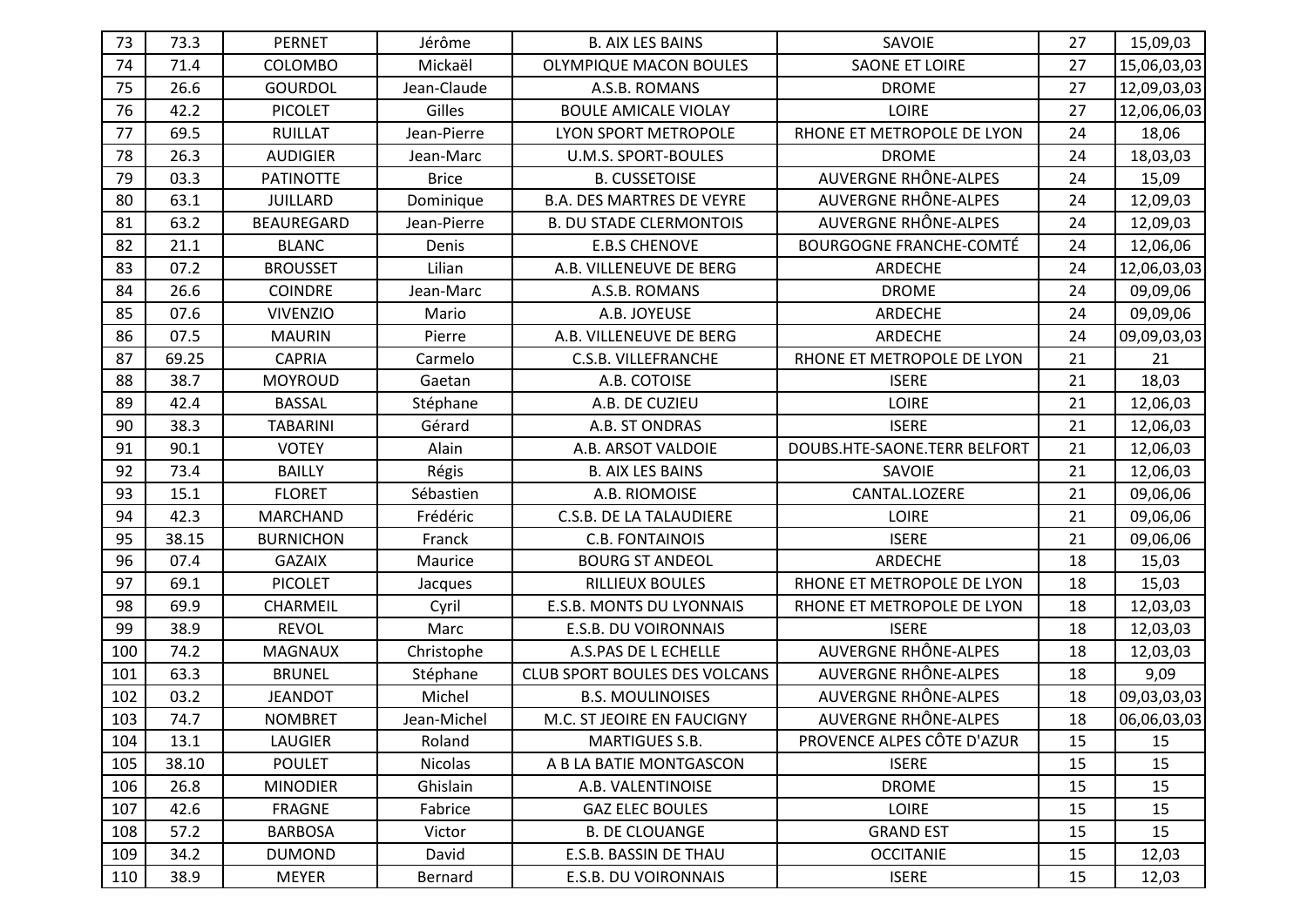| 111 |       |                   |              |                                       |                             |    |             |
|-----|-------|-------------------|--------------|---------------------------------------|-----------------------------|----|-------------|
|     | 69.8  | <b>BEAUCOUD</b>   | Pierre       | <b>BOULE YZERONNAISE</b>              | RHONE ET METROPOLE DE LYON  | 15 | 9,06        |
| 112 | 26.5  | <b>FAY</b>        | Georges      | <b>U.M.S. SPORT-BOULES</b>            | <b>DROME</b>                | 15 | 9,06        |
| 113 | 38.15 | <b>MERLE</b>      | Axel         | <b>C.B. FONTAINOIS</b>                | <b>ISERE</b>                | 15 | 9,06        |
| 114 | 03.2  | <b>ROSE</b>       | Laurent      | <b>B.S. MOULINOISES</b>               | AUVERGNE RHÔNE-ALPES        | 15 | 09,03,03    |
| 115 | 01.2  | <b>VINTEJOUX</b>  | Patrick      | A.B. GUEREINS                         | <b>AIN</b>                  | 15 | 09,03,03    |
| 116 | 13.1  | <b>GOMBERT</b>    | Michel       | <b>MARTIGUES S.B.</b>                 | PROVENCE ALPES CÔTE D'AZUR  | 15 | 06,06,03    |
| 117 | 07.6  | <b>PLAN</b>       | Romain       | A.B. JOYEUSE                          | ARDECHE                     | 15 | 06,06,03    |
| 118 | 38.7  | LEFAURE           | Clément      | A.B. COTOISE                          | <b>ISERE</b>                | 15 | 06,03,03,03 |
| 119 | 73.3  | <b>VRILLAC</b>    | Damien       | <b>B. AIX LES BAINS</b>               | SAVOIE                      | 15 | 06,03,03,03 |
| 120 | 42.4  | <b>MATTA</b>      | Frederic     | A.B. DE CUZIEU                        | <b>LOIRE</b>                | 12 | 9,03        |
| 121 | 69.18 | JAN               | Pascal       | A.L.B.E.U.                            | RHONE ET METROPOLE DE LYON  | 12 | 9,03        |
| 122 | 03.3  | <b>DROMARD</b>    | Jérôme       | <b>B. CUSSETOISE</b>                  | AUVERGNE RHÔNE-ALPES        | 12 | 9,03        |
| 123 | 06.3  | AWOGADRO          | Laurent      | O.G.C. NICE                           | PROVENCE ALPES CÔTE D'AZUR  | 12 | 9,03        |
| 124 | 12.1  | <b>CHABRIERE</b>  | Pascal       | <b>E.B.OUEST AVEYRON</b>              | <b>OCCITANIE</b>            | 12 | 6,06        |
| 125 | 71.4  | THIBAUDOT         | Patrick      | <b>OLYMPIQUE MACON BOULES</b>         | <b>SAONE ET LOIRE</b>       | 12 | 06,03,03    |
| 126 | 69.13 | <b>BRIZON</b>     | Jean-Louis   | A.B. SALVAGNY                         | RHONE ET METROPOLE DE LYON  | 12 | 06,03,03    |
| 127 | 18.2  | <b>BERGIN</b>     | Francis      | <b>ESB CHER CENTRE</b>                | <b>CENTRE VAL DE LOIRE</b>  | 12 | 06,03,03    |
| 128 | 74.5  | VANDENBERGHE      | Christophe   | E.B. DE VIEUGY                        | <b>AUVERGNE RHÔNE-ALPES</b> | 12 | 06,03,03    |
| 129 | 69.2  | ARBARETAZ         | Jean-Pierre  | <b>C.S. OZON BOULES</b>               | RHONE ET METROPOLE DE LYON  | 12 | 03,03,03,03 |
| 130 | 31.1  | <b>PASINATO</b>   | Robert       | <b>SAINT JORY SPORT BOULES</b>        | <b>OCCITANIE</b>            | 9  | 9           |
| 131 | 38.14 | <b>JOUFFRAY</b>   | Jean-Marc    | A.B. VIGNIEU                          | <b>ISERE</b>                | 9  | 9           |
| 132 | 87.2  | <b>GRANDON</b>    | Maxime       | A.B. LE DORAT                         | NOUVELLE AQUITAINE          | 9  | 6,03        |
| 133 | 42.5  | PEREIRA           | Stéphane     | A.B.CHAVANAY                          | <b>LOIRE</b>                | 9  | 6,03        |
| 134 | 38.11 |                   |              |                                       |                             |    |             |
|     |       | THIVICHON-PRINCE  | Sébastien    | <b>F.B.VEYRINS THUELLIN</b>           | <b>ISERE</b>                | 9  | 6,03        |
| 135 | 38.19 | CHOIRAL           | Daniel       | A.B.TURRIPINOISE                      | <b>ISERE</b>                | 9  | 6,03        |
| 136 | 01.4  | <b>FENOUILLET</b> | Arnaud       | A.B. ST MARTIN DU FRESNE              | AIN                         | 9  | 6,03        |
| 137 | 74.2  | <b>OUDRY</b>      | Thierry      | A.S.PAS DE L ECHELLE                  | AUVERGNE RHÔNE-ALPES        | 9  | 6,03        |
| 138 | 38.11 | LARDET            | Cédric       | <b>F.B.VEYRINS THUELLIN</b>           | <b>ISERE</b>                | 9  | 03,03,03    |
| 139 | 38.17 | PILAT             | Philippe     | <b>B D'ACIER ST VICTOR DE CESSIEU</b> | <b>ISERE</b>                | 9  | 03,03,03    |
| 140 | 26.9  | <b>BERNARDI</b>   | <b>Bruno</b> | A.B. LORIOL                           | <b>DROME</b>                | 9  | 03,03,03    |
| 141 | 87.2  | <b>ROBUCHON</b>   | Pierre       | A.B. LE DORAT                         | NOUVELLE AQUITAINE          | 6  | 6           |
| 142 | 18.1  | TARDIVAUD         | Philippe     | A.B. CASTELMEILLANTAISE               | CENTRE VAL DE LOIRE         | 6  | 6           |
| 143 | 69.9  | <b>PALHIER</b>    | Christophe   | E.S.B. MONTS DU LYONNAIS              | RHONE ET METROPOLE DE LYON  | 6  | 6           |
| 144 | 69.18 | <b>MATELIN</b>    | Michel       | A.L.B.E.U.                            | RHONE ET METROPOLE DE LYON  | 6  | 6           |
| 145 | 38.13 | <b>DUBOIS</b>     | Serge        | <b>B.J. DE COURTENAY</b>              | <b>ISERE</b>                | 6  | 6           |
| 146 | 38.14 | <b>MOINE</b>      | Thierry      | A.B. VIGNIEU                          | <b>ISERE</b>                | 6  | 6           |
| 147 | 26.8  | <b>MARIAC</b>     | Jean-Luc     | A.B. VALENTINOISE                     | <b>DROME</b>                | 6  | 6           |